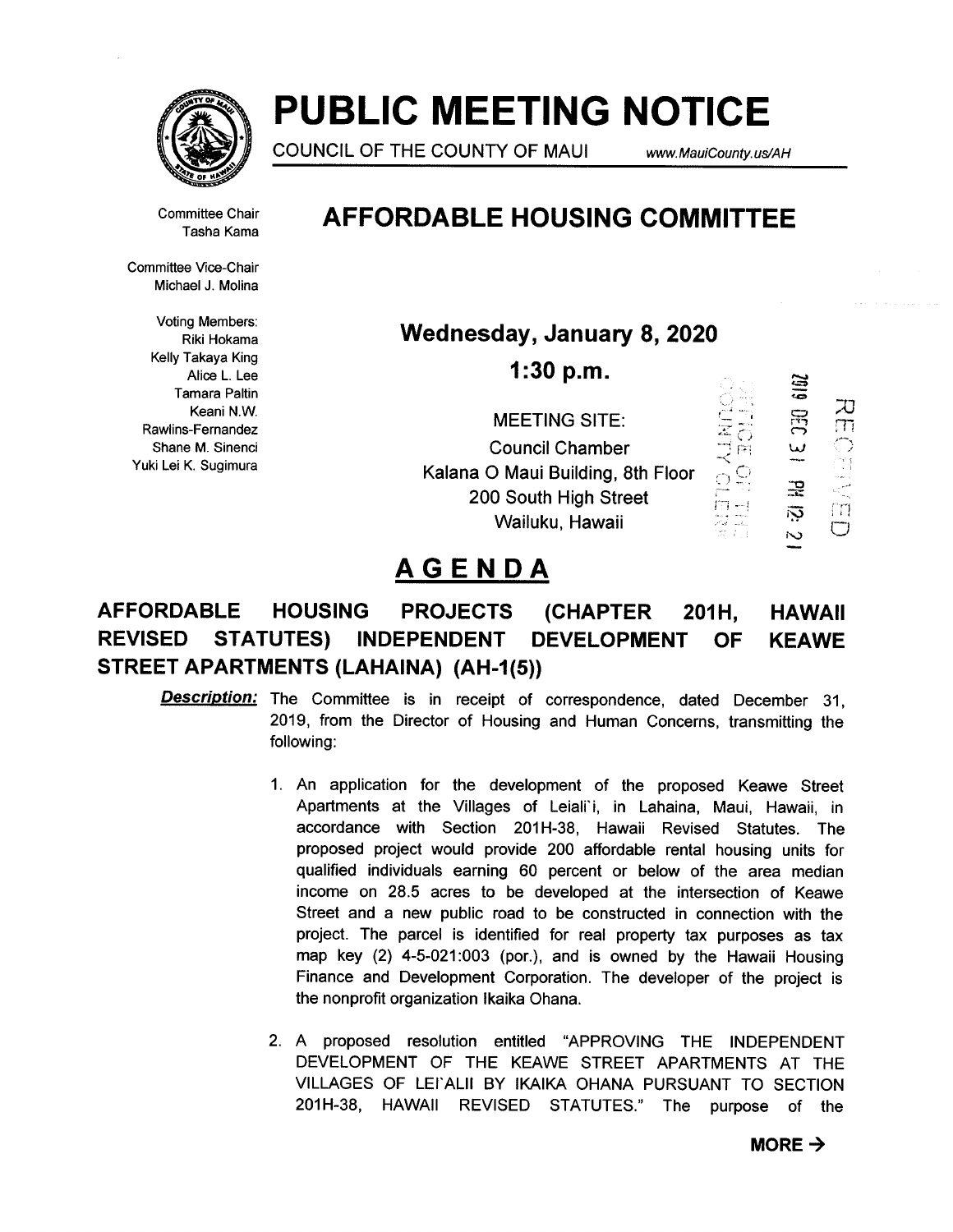proposed resolution is to approve the proposed project with various exemptions from certain requirements contained in the Maui County Code, Hawaii Revised Statutes, relating to planning, zoning, land development and improvement, and construction standards for subdivisions and dwelling units.

- 3. A proposed resolution entitled "APPROVING WITH MODIFICATIONS THE INDEPENDENT DEVELOPMENT OF THE KEAWE STREET APARTMENTS AT THE VILLAGES OF LEI'ALII BY IKAIKA OHANA PURSUANT TO SECTION 201H-38, HAWAII REVISED STATUTES." The purpose of the proposed resolution is to approve the proposed project with the modifications in Exhibit "B" and with various exemptions from certain requirements contained in the Maui County Code, Hawaii Revised Statutes, relating to planning, zoning, land development and improvement, and construction standards for subdivisions and dwelling units.
- 4. A proposed resolution entitled "DISAPPROVING THE INDEPENDENT DEVELOPMENT OF THE KEAWE STREET APARTMENTS AT THE VILLAGES OF LEI'ALII BY IKAIKA OHANA PURSUANT TO SECTION 201H-38, HAWAII REVISED STATUTES." The purpose of the proposed resolution is to disapprove the proposed project.
- Status: In accordance with Section 201H-38, Hawaii Revised Statutes, the Council must approve, approve with modifications, or disapprove the proposed project by February 14, 2020, or it will be deemed approved. The Committee may consider whether to recommend adoption of one of the proposed resolutions, with or without revisions. The Committee may also consider the filing of proposed resolutions and other related action.

Direct Referral 12-31-2019

(Final) Revised December 2019 201H Application 12-31-2019 Development Eligibility Documentation 12-31-2019